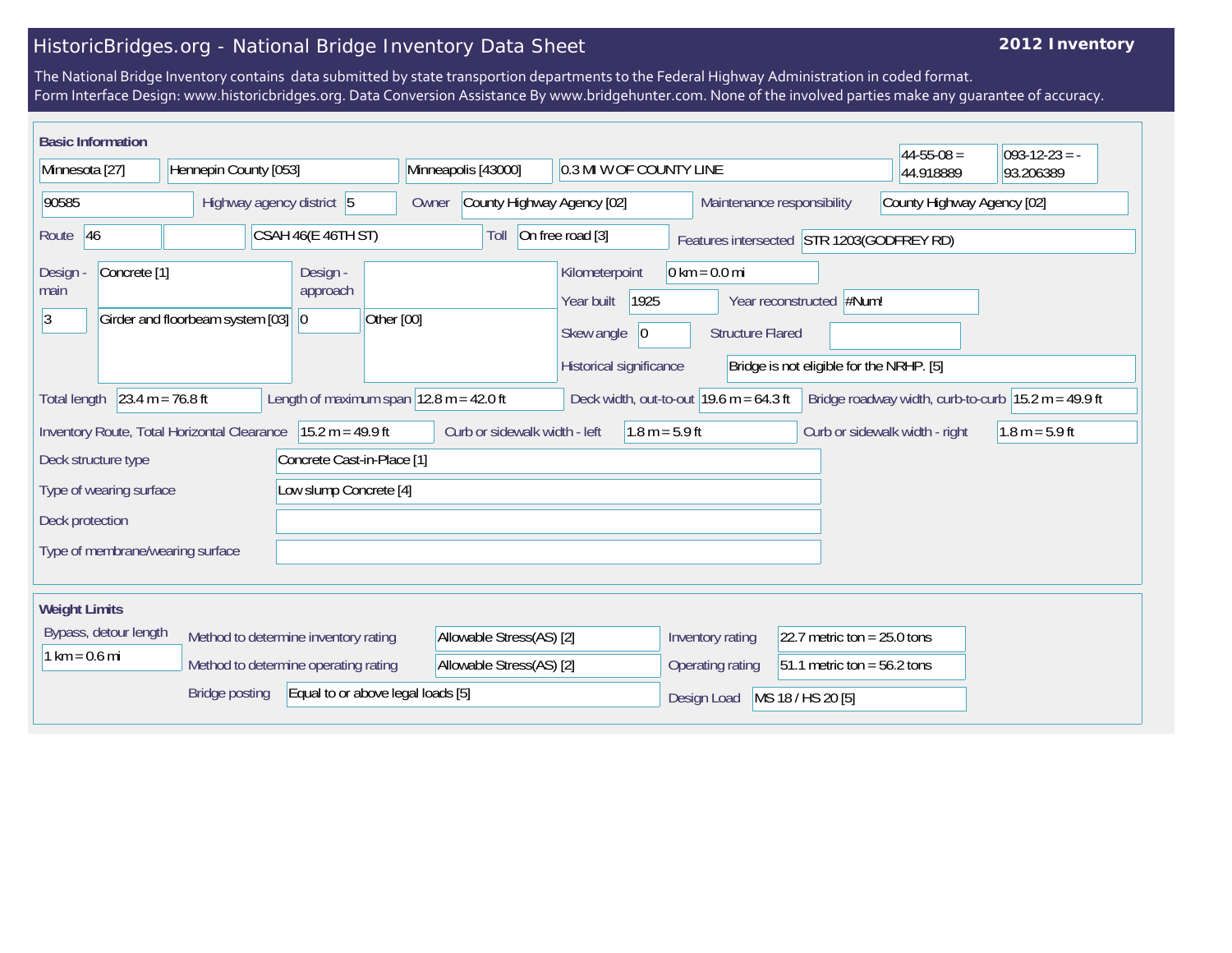| <b>Functional Details</b>                                                                        |                                                                                                                    |
|--------------------------------------------------------------------------------------------------|--------------------------------------------------------------------------------------------------------------------|
| Average daily truck traffi<br>Average Daily Traffic<br>15600                                     | Year 2005<br>Future average daily traffic<br>15600<br>2029<br>%<br>Year                                            |
| Road classification<br>Minor Arterial (Urban) [16]                                               | Approach roadway width<br>Lanes on structure $ 4$<br>$15.2 m = 49.9 ft$                                            |
| Type of service on bridge Highway-pedestrian [5]                                                 | Bridge median<br>Direction of traffic 2 - way traffic [2]                                                          |
| Parallel structure designation<br>No parallel structure exists. [N]                              |                                                                                                                    |
| Type of service under bridge                                                                     | Highway, with or without ped Lanes under structure<br>Navigation control<br>Not applicable, no waterway. [N]<br> 2 |
| Navigation vertical clearanc<br>$0 = N/A$                                                        | Navigation horizontal clearance $ 0 = N/A $                                                                        |
| Minimum navigation vertical clearance, vertical lift bridge                                      | Minimum vertical clearance over bridge roadway<br>$30.48 \text{ m} = 100.0 \text{ ft}$                             |
| Minimum lateral underclearance reference feature Highway beneath structure [H]                   |                                                                                                                    |
| Minimum lateral underclearance on right $2.1 m = 6.9 ft$                                         | Minimum lateral underclearance on left $0 = N/A$                                                                   |
| Minimum Vertical Underclearance $ 4.33 \text{ m} = 14.2 \text{ ft} $                             | Minimum vertical underclearance reference feature Highway beneath structure [H]                                    |
| Appraisal ratings - underclearances Meets minimum tolerable limits to be left in place as is [4] |                                                                                                                    |
| <b>Repair and Replacement Plans</b>                                                              |                                                                                                                    |
| Type of work to be performed                                                                     | Work to be done by contract [1]<br>Work done by                                                                    |
| Bridge deck rehabilitation with only incidental                                                  | Bridge improvement cost<br>750000<br>$\overline{0}$<br>Roadway improvement cost                                    |
| widening. [36]                                                                                   | $28 m = 91.9 ft$<br>Length of structure improvement<br>Total project cost<br>$\vert$ 0                             |
|                                                                                                  | Year of improvement cost estimate<br>2011                                                                          |
|                                                                                                  | Border bridge - percent responsibility of other state<br>Border bridge - state                                     |
|                                                                                                  | Border bridge - structure number                                                                                   |